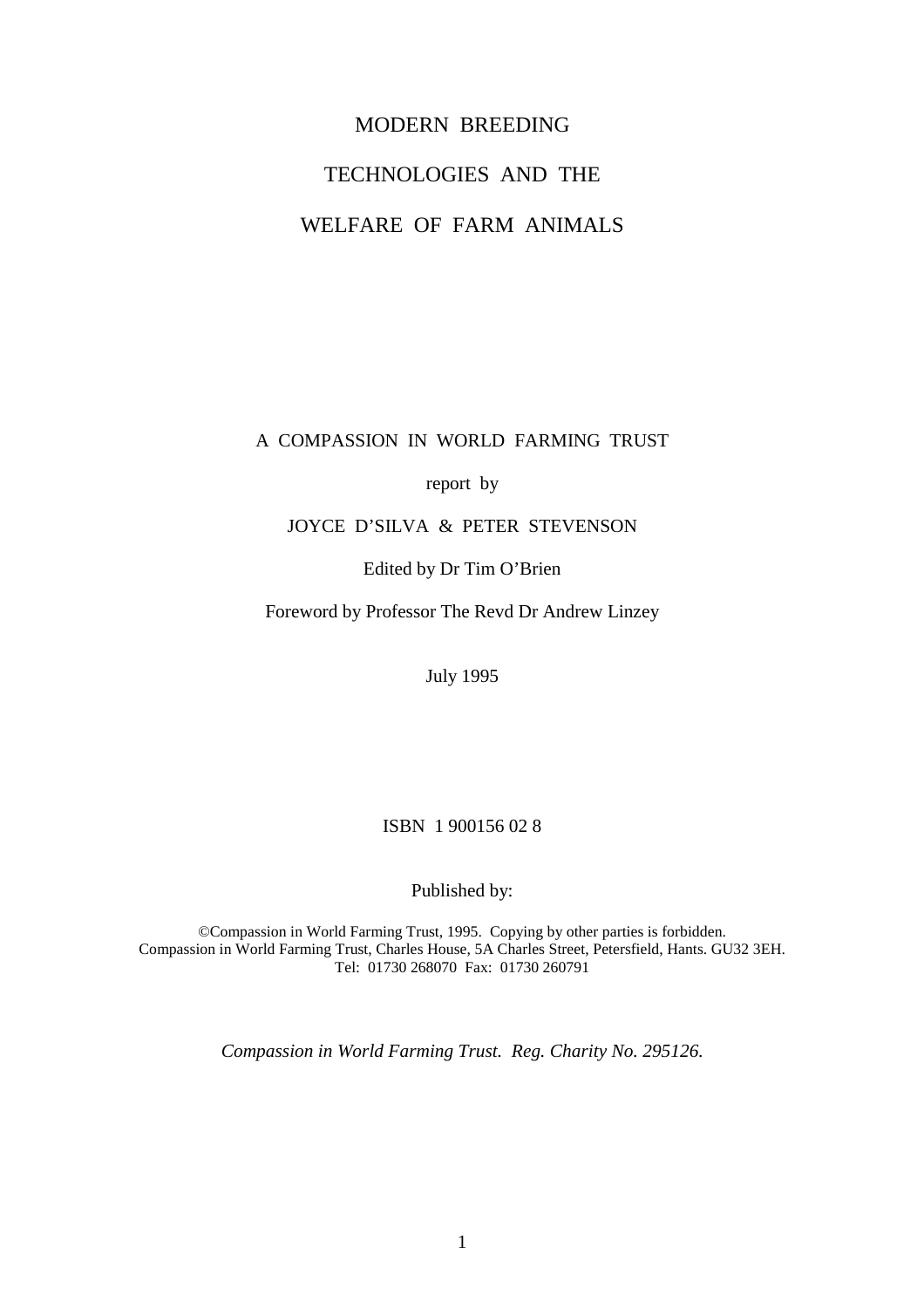#### **MODERN BREEDING TECHNOLOGIES AND THE WELFARE OF FARM ANIMALS**

#### **CONTENTS**

Forward by Professor The Revd. Dr Andrew Linzey

#### 1.0 Introduction

- 2.0 Selective breeding
	- 2.1 Broiler chickens
		- 2.1.1 Leg problems
		- 2.1.2 Heart disease
	- 2.2 Pigs
	- 2.3 Turkeys
		- 2.3.1 Leg and hip problems
		- 2.3.2 Inability to mate
	- 2.4 Beef cattle
	- 2.5 Egg-laying hens
	- 2.6 Ethical implications of selective breeding

## 3.0 Artificial insemination

- 3.1 Cattle
- 3.2 Pigs
- 3.3 Sheep
- 3.4 Turkeys
- 4.0 Embryo transfer
	- 4.1 Cattle
	- 4.2 Sheep, goats and deer
	- 4.3 Welfare and ethical implications of AI and ET
- 5.0 Cloning and other reproductive technologies
- 6.0 Summary
- 7.0 Conclusions

References

**Glossary**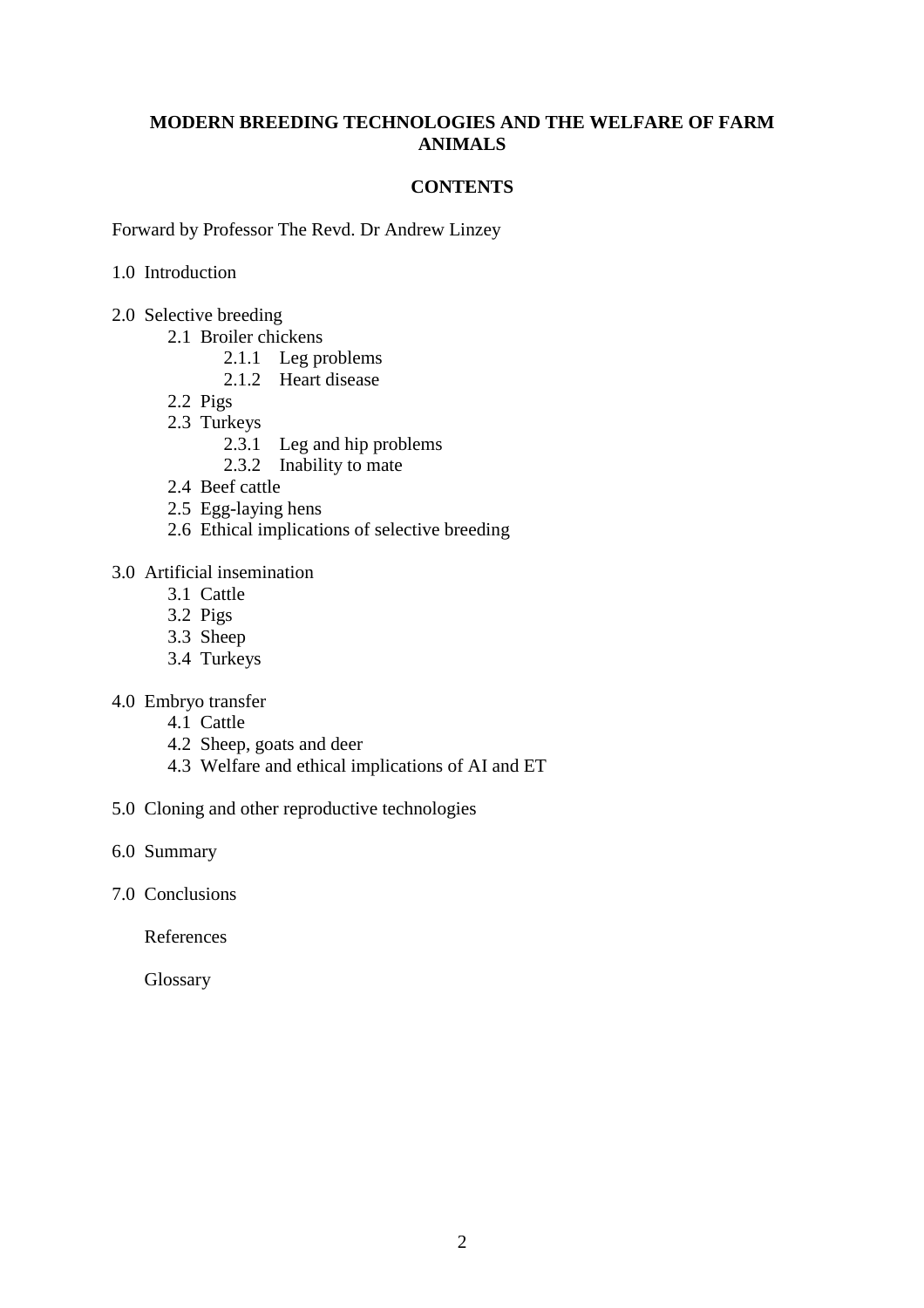#### **Foreword**

## **MODERN FARMING: MAKING THE CRUELTY VISIBLE**

#### **Professor The Revd Dr Andrew Linzey**

Most people who eat meat believe that it is justifiable to kill animals for food as long as they live natural lives and are treated and killed humanely. However, as this Report shows, most farm animals do not live natural lives and are not treated humanely.

The reason is everywhere evident in the Report. Farm animals have become economic machines exploited by an increasingly powerful biotechnology industry intent on maximising profitability. Farmers find themselves increasingly pressurised to conform their farming practice to the latest technologies in order to maintain their own profitability.

Scientists – to their shame – have led the way in this process by allowing their scientific ingenuity and skill to be harnessed to the commercialisation of animal farming. There is nothing more frightening in this Report than the comment of Professor Peter Street who maintains that modern breeding technologies, particularly embryo transfer, enable scientists to "... design the whole carcase, if you like, from embryo to plate to meet a particular market niche." (Page 17).

Government and its various 'welfare' committees (usually comprising both practitioners and profiteers from animal industrialisation) have invariably acquiesced in this process failing – again and again – to address fundamental ethical questions.

In the light of all this, one might be tempted to despair of the possibility of bringing about fundamental changes in the direction of animal welfare. But there are many reasons for hope, three in particular.

First, the growth of factory farming over the last 40 or more years – a process that itself once looked invincible and inexorable – has produced a strong counter-reaction. Although it is true that many ugly elements of intensification remain – most notably in hen battery production – most informed opinion has moved decisively against these systems of intensive farming.

Second, fuelled in part by this reaction, we have begun to witness over the last 20 years a significant change in public perception of the moral status of animals. The idea that animals are machines, things, commodities, resources, simply here for our use is giving way, slowly but surely, to another: that animals are sentient beings with their own intrinsic value, dignity and rights.

Third, the truth is that modern breeding technologies owe their success to public ignorance: most people simply do not know about artificial insemination, cloning, or embryo transfer – still less about the suffering to the animals involved. The industry must hope that they remain ignorant: after all, so much happens behind closed doors.

The task of Compassion in World Farming is to go on speaking the truth: to expose – as this document does in a commendably cool and calm way – the suffering and harm done to farm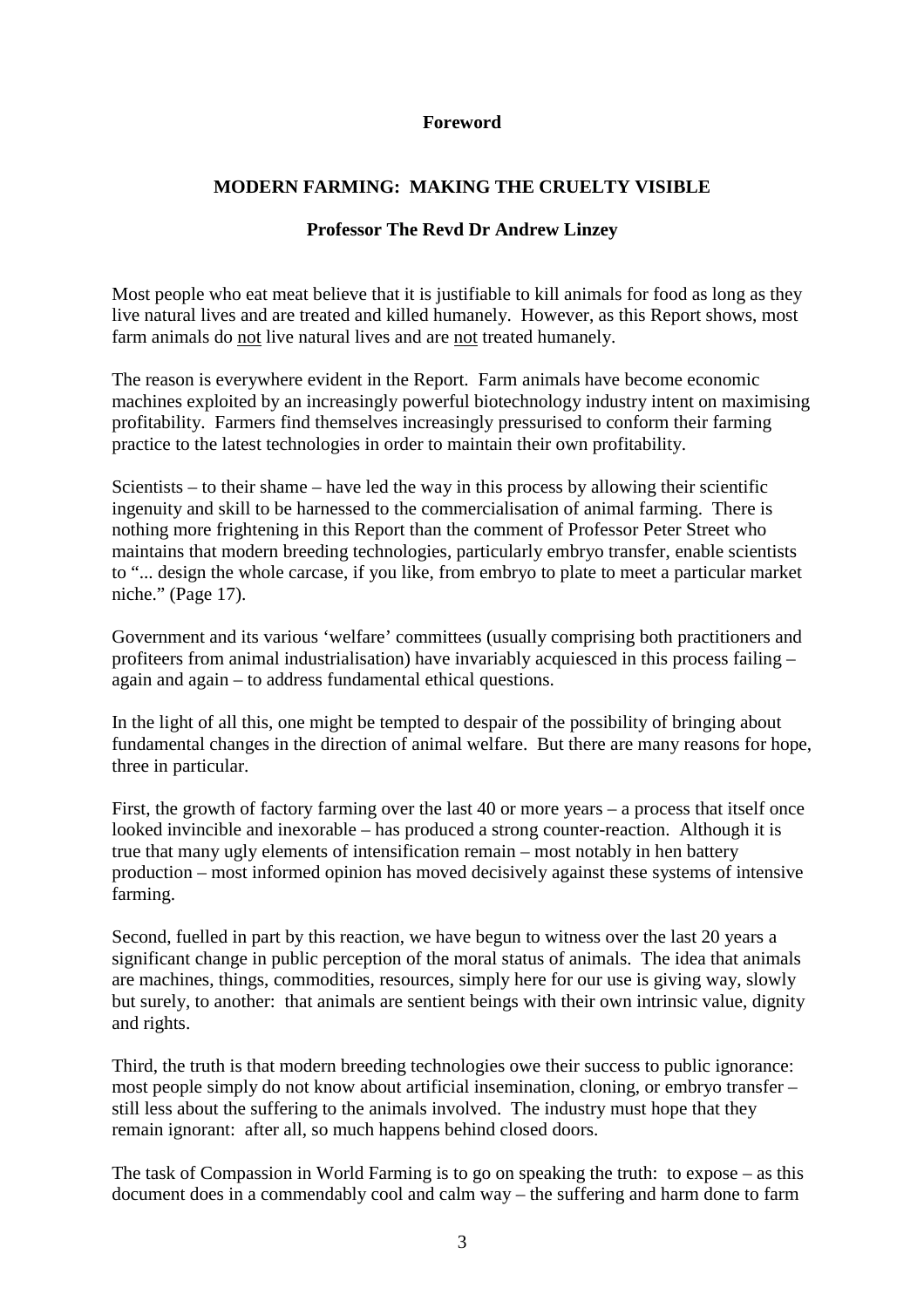animals by modern breeding technologies. The cruelty which is currently invisible must be made visible – for all to see.

For myself I have little doubt that – for all their apparent sophistication and success – technologies that cause suffering to sentient creatures are morally doomed. Although knowledge is a variable thing, it is impossible to depend upon ignorance for ever. There is a mismatch between public conscience and technological practice that cannot last for ever.

If this sounds a little optimistic, it is vital to appreciate that our present scientific and technological abilities are the slaves – in this area at least – of a single perception: profitability at almost any cost. But perceptions can and do change. The very same people who have used their ingenuity and technical skills to create animal machines are also the very same people who could, given different circumstances, use their fantastic expertise to create genuinely welfare friendly systems of animal agriculture.

In short: It is not expecting too much that those who have used their expertise in response to commercial pressure might one day use this very same expertise in the service of a less morally repugnant system of animal agriculture.

Meanwhile, those who still want to eat meat and let the animals have natural, happy lives, will find the following pages nothing less than morally shocking.

Oxford July 1995

Professor The Revd Dr Andrew Linzey holds the world's first academic post in the ethical and theological aspects of animal welfare – the IFAW Senior Research Fellowship at Mansfield College, Oxford. He is also Special Professor of Theology in the University of Nottingham.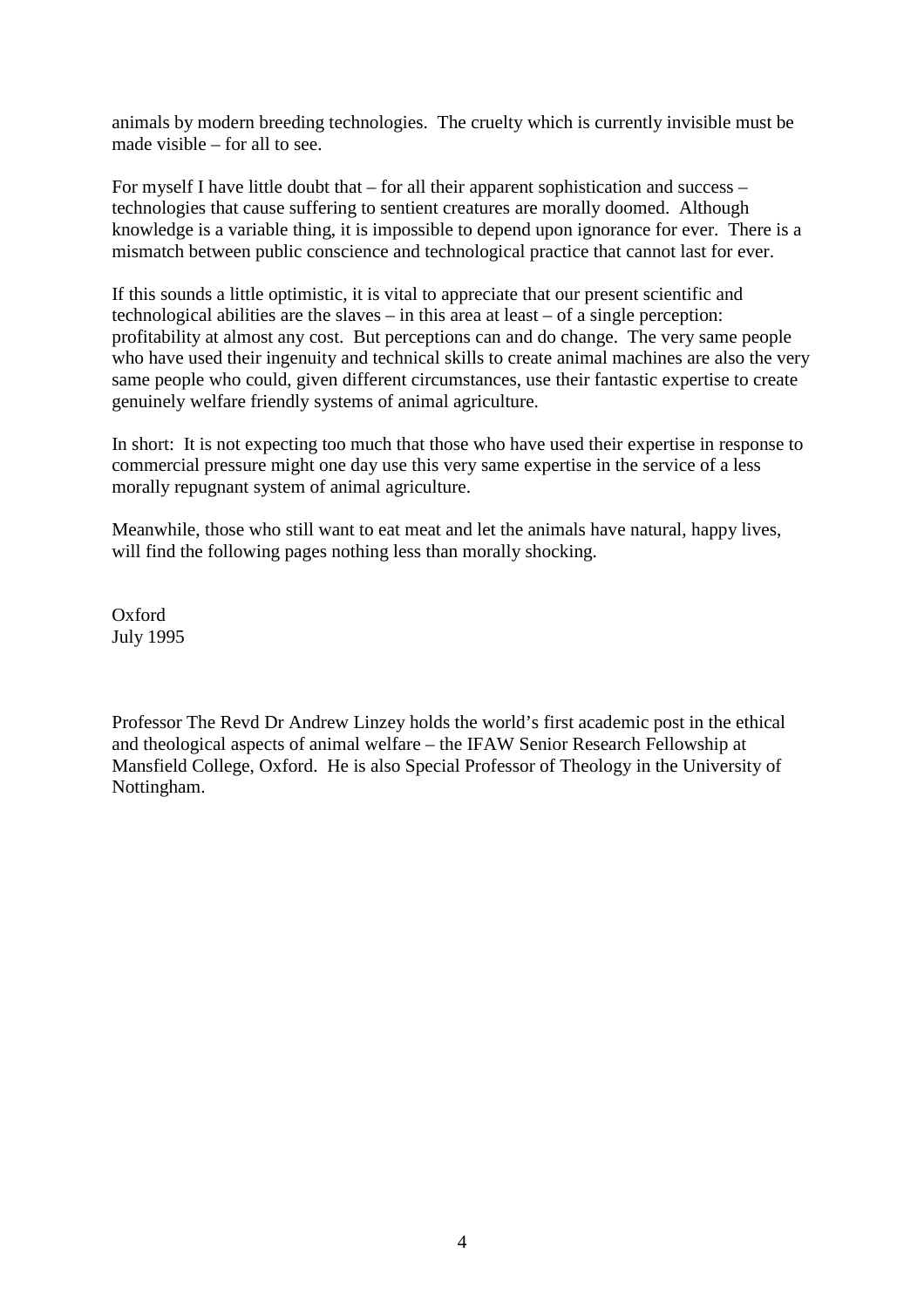# **1. Introduction**

Compassion in World Farming Trust believes that serious ethical issues are raised by a number of both existing and emerging technologies used in the breeding of farm animals.

Increasingly, both the government and the public have become aware of the adverse welfare implications of intensive animal husbandry systems such as the battery cage for egg laying hens. Indeed, the government has legislated to prohibit the use of two of the most damaging rearing systems, the veal crate and sow stalls.

Much less attention has, however, been paid to the ways in which modern methods of breeding are threatening farm animal health and welfare. Compassion in World Farming Trust believes that these breeding methods merit just as much attention as rearing systems, and this report seeks to expose the serious shortcomings of current breeding practices.

# **2. Selective breeding**

Selective breeding is often regarded as a wholly benign process. The argument tends to be: we have been doing this for centuries and it has led to few problems. Sadly, this is not the case. Over the last twenty years selective breeding has imposed considerable physiological stress, injury and pain on farm animals.

Broom<sup>(1)</sup> has emphasised that the considerable increase in the efficiency of animal production over recent decades (resulting from, amongst other factors, selective breeding) "has sometimes resulted in severe problems for animals. Where such problems exist, the practices which lead to them would be judged as morally wrong by the majority of the general public". The 1995 Report of the Banner Committee (on the ethical implications of the emerging technologies in the breeding of farm animals) stressed that selective breeding "can have highly objectionable side effects as regards animal welfare". <sup>(2)</sup>

The main aim of selective breeding is to enhance productivity, for example, by developing faster growth and larger animals. The dangers inherent in this process can be illustrated by an examination of a broad range of farm animals.

2.1 Broiler chickens:

As a result of selective breeding (and artificially rich diets) the modern broiler commonly reaches its slaughter weight in just 42 days. This is twice as fast as 30 years ago.

## 2.1.1 Leg problems:

The result of this rapid growth is that the birds' legs cannot support their massive bodies. What grows quickly is the muscle, which is the meat that is eaten, but the legs do not keep pace with the rest of the body and cannot properly support its weight. This means that for the last 10 to 15 days of the chickens' lives there are severe abnormalities of bone development which are known to be painful and crippling. $^{(3)}$ 

The widespread incidence of leg problems has been well documented. In 1992, the Farm Animal Welfare Council (FAWC) produced a Report on the Welfare of Broiler Chickens.<sup>(4)</sup> FAWC's Working Group found leg problems of varying degrees of severity on nearly every farm they visited. The Report states that in the worst cases birds were only able to move with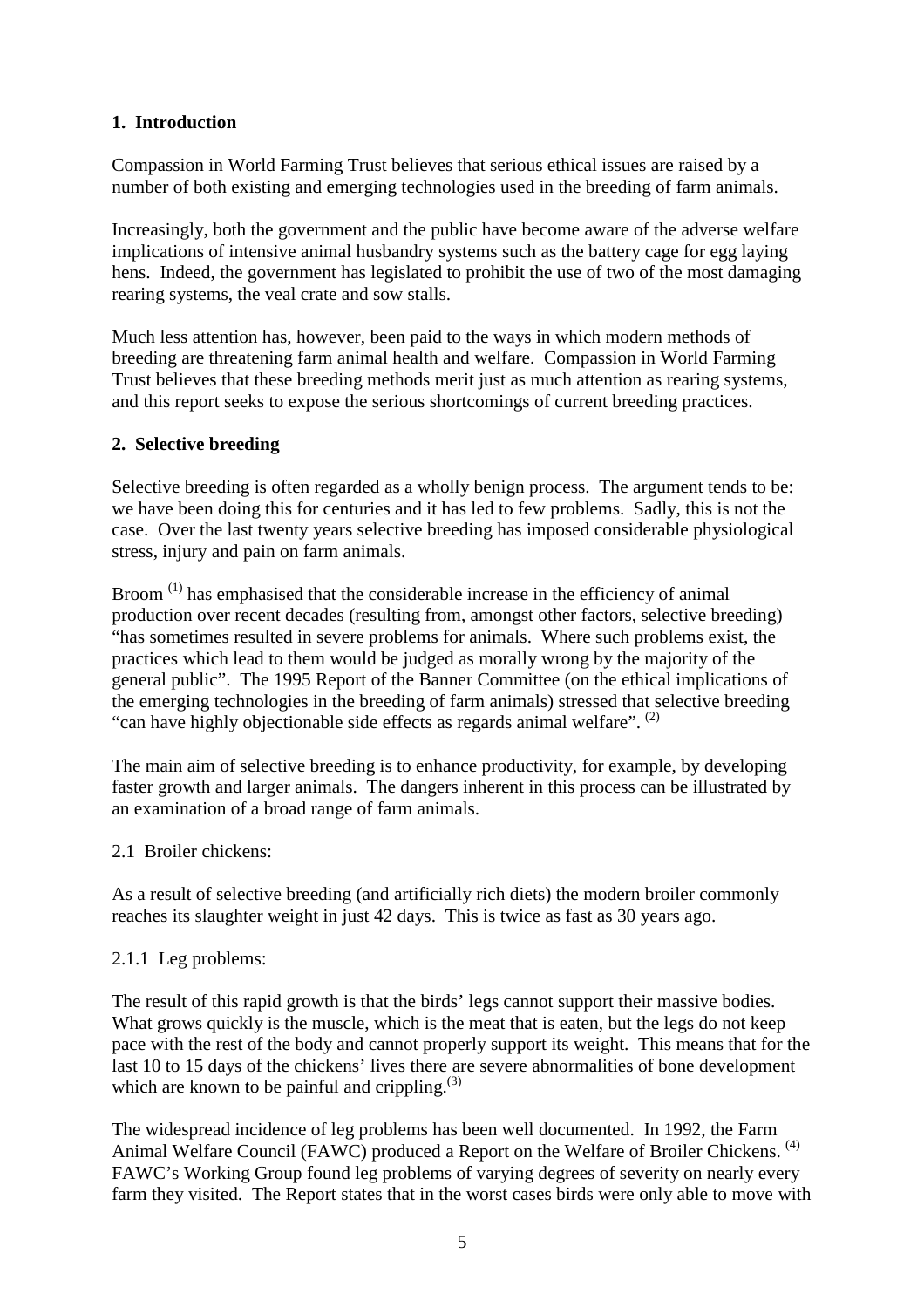great difficulty, using their wings to balance. Such birds, adds the Report, were obviously distressed and had problems in reaching food and water.

FAWC concluded that the current level of leg problems is unacceptable. They stressed that in the most severe cases producers may be in breach of the Agriculture (Miscellaneous Provisions) Act 1968 by causing unnecessary pain or distress.

Leg problems that arise in chickens selected for rapid growth include tibial dyschondroplasia (malformation of the leg bone) and femoral head necrosis (septic arthritis of the hip joint). <sup>(1)</sup>

A recent study by Kestin *et al* has described a method for measuring leg problems by assessing the walking ability of broilers.  $(5)$  It found that 90% of intensively reared broilers had a detectable abnormality in their gait. In 26% their welfare was compromised as a result of their leg weakness – the authors emphasise that there is likely to be chronic pain and discomfort for these birds. If these results are representative of the UK broiler flock as a whole (and there is no reason to think that they are not) it means that some 150 million birds are suffering from chronic pain and discomfort each year.

Four per cent of the broilers in the study were affected to the point where they could only walk with difficulty; this would amount to some 24 million birds a year nationally. Two per cent (some 12 million a year nationally) were incapable of sustained walking and could only move with the help of their wings or by crawling on their shanks. The authors point out that the figures of 4% and 2% may well underestimate the number of birds with severe gait deformity because some may have died or been culled before the study was undertaken.

Kestin emphasises that the immobility associated with leg weakness impinges on four of the "five freedoms" elaborated by the Farm Animal Welfare Council. He adds that these disabled birds "may be less able to compete for living resources and could suffer injury, malnutrition and dehydration".

Kestin's results suggest that genetic factors make a major contribution to leg problems.

Referring to the chronic pain experienced by many broilers, Professor John Webster (Head of Bristol University's Veterinary School)<sup>(6)</sup> has said "given that poultry meat consumption in the UK exceeds one million tonnes per annum, this must constitute, in both magnitude and severity, the single most severe, systematic example of man's inhumanity to another sentient animal".

## 2.1.2 Heart disease:

Broilers are also growing too fast for their heart and lungs. Their very rapid growth puts an enormous strain on the cardiovascular system. Many birds develop congestive heart failure which causes ascites, a pooling of body fluids in the abdomen.  $(3)$  The Agricultural and Food Research Council has estimated that ascites kills 1% of broilers – that is some 6 million each year.

Birds with heart and leg problems will sit down for long periods and are thus likely to get breast blisters or hock burns if the litter is damp from accumulated excrement. Worse, broilers that cannot stand up due to leg weakness "may be trampled and killed by the many other birds which are all around them".  $(1)$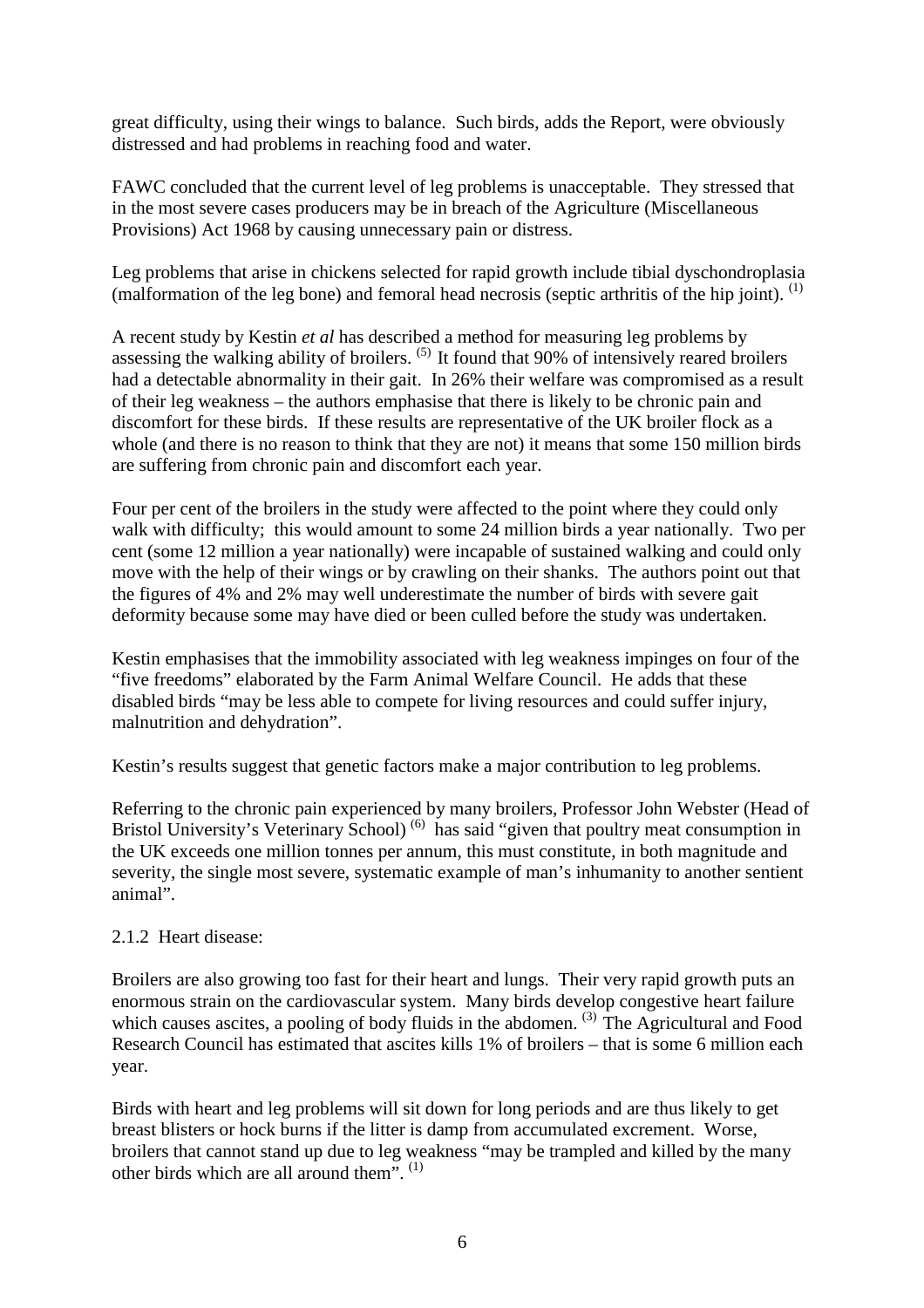## Referring to broilers, Webster has said:

"It is absolutely not right that animals in the first weeks of their life should be experiencing heart disease; it is absolutely not right that animals in the first weeks of their life should be crippled as a consequence of their breeding".  $(3)$ 

## 2.2 Pigs:

Selective breeding has been used to develop pigs with faster than ever growth rates and quicker, heavier muscle development. This has led to similar problems to those affecting broiler chickens. Pigs' legs are simply unable to keep pace with the growth rate in the rest of their bodies. As a result, pigs are suffering from painful joint and leg problems.

Professor Donald Broom (Colleen Macleod Professor of Animal Welfare at Cambridge University's Department of Clinical Veterinary Medicine) has said that these problems are increasing in incidence. He adds that rearing animals so that their bodies are growing too fast for their legs "is rather like a child who is nine years old in weight having to stand on the legs of, say, a five year old".  $(7)$ 

Like broilers, pigs are growing too fast not only for their legs but also for their heart and lungs. As a result of selective breeding, strains are placed on pigs because their muscles have grown out of proportion to their blood-vessels and heart. Professor Broom has stated that during transport pigs can "have substantial problems because their muscles have grown faster than their blood-vessels have ... they can be physiologically affected by not being able to get enough oxygen into their muscles, and so even a young animal can have a heart attack and even die".  $(7)$ 

Dämmrich<sup>(8)</sup> has pointed out that modern breeds of pigs are more susceptible to heart strain because the heart is smaller in relation to overall body weight. The heart constitutes 0.38% of the body weight in a wild boar but only 0.21% in a modern Landrace.

For years pigs have been selectively bred for leanness and big chunky-looking muscles. The halothane gene has become prevalent during this process. This gene contributes to leanness but is also associated with extreme sensitivity to stress and can lead to sudden death from weakness of the heart. This problem is now being addressed by some, but not all, breeding companies.

## 2.3 Turkeys:

Years of selective breeding have resulted in significant changes to the physiology and anatomy of commercial turkeys.

## 2.3.1 Leg and hip problems:

Dr Colin Whitehead has explained that much of a turkey's weight is transmitted through a cartilage pad in the hip joint, called the antitrochanter. Turkeys have been bred to have as much meat on them as possible, particularly breast meat. The resultant very heavy weight of the turkey's upper body can lead to "very considerable pressures building up in this antitrochanter and this can result in the structure breaking down and lead to degeneration of the cartilage of the hip joint".  $(9)$  This condition has been found in all types of commercial turkeys, but is particularly prevalent in breeding males, where Dr Whitehead's team found up to 70% of the birds to be affected.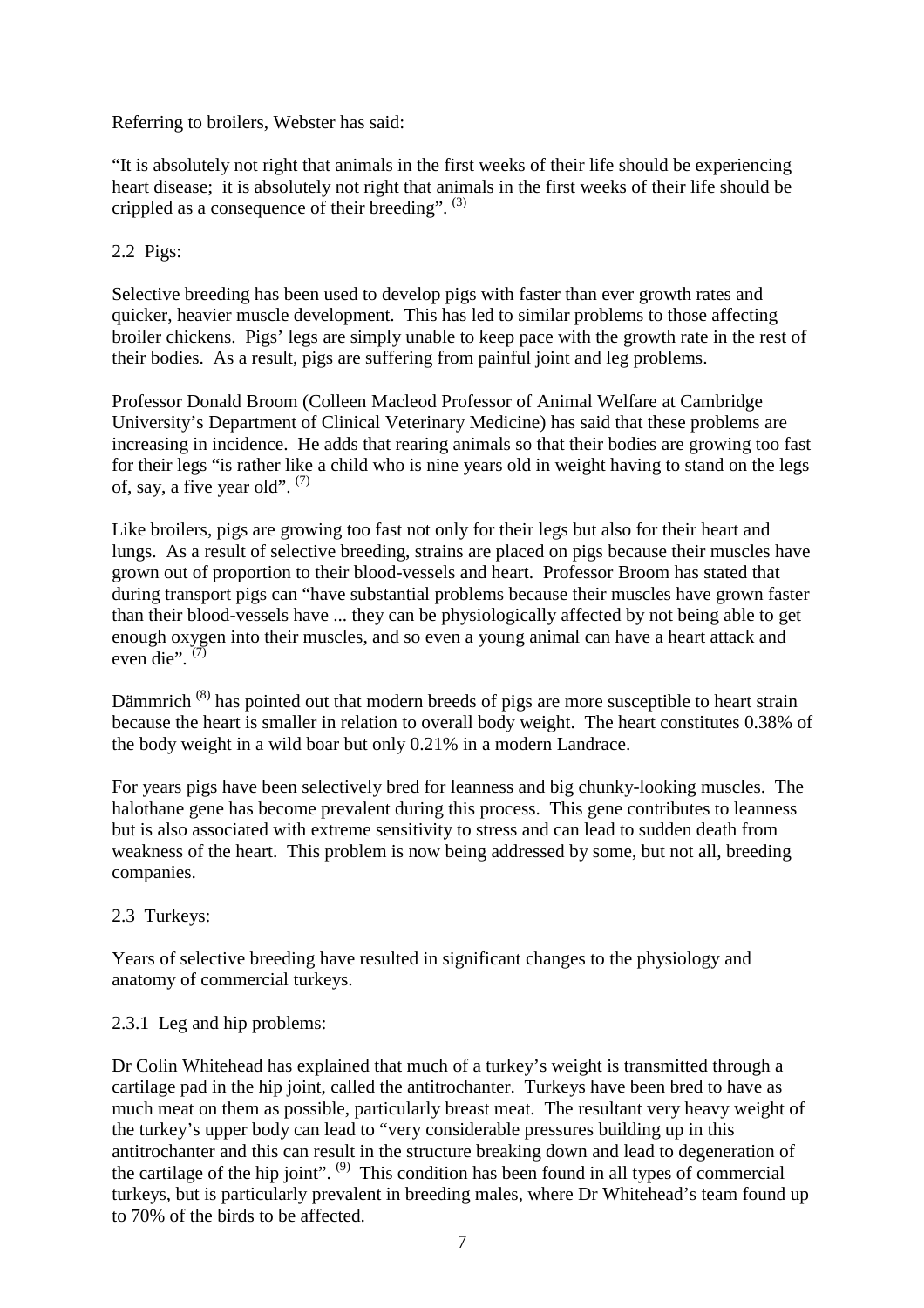Duncan *et al* <sup>(10)</sup> carried out a study to examine the degree to which degenerative hip disorders result in pain in adult male turkeys. One group of birds was injected with an antiinflammatory, pain-relieving steroid in week 1 and with control injections of saline in week 3. A second group received saline in week 1 and the steroid in week 3.

The turkeys treated with pain-reducing steroids spent more time standing, walking and drinking than the control birds. The steroid-treated birds also showed speedier movement in a sexual activity test and attempted to mount the females more often. The assumption was that the activities of the control birds were more inhibited by the degree of pain and discomfort they experienced.

The authors concluded that "degenerative hip disorders in adult male turkeys result in a state of chronic pain which inhibits spontaneous activity and sexual activity". It should be noted that post mortem examination revealed all the turkeys to have been suffering from extensive joint degeneration.

## 2.3.2 Inability to mate:

In addition to leading to painful hip joint problems, selective breeding has produced turkeys whose body shape makes it impossible for their reproductive organs to come into contact. As indicated above, turkeys have been selected for huge, meaty and profitable breasts, which make mounting impossible. As a result, all reproduction depends on artificial insemination.

Broom  $(1)$  points out that where male turkeys attempt to mate, injuries to the females may arise. He adds that "most of those not concerned directly in the animal production industry find it unreasonable that almost all members of a widely used breeding line are unable to perform a normal biological function like mating".

The Banner Committee report stated that "the breeding of birds who are physically incapable of engaging in behaviour which is natural to them is fundamentally objectionable".

## 2.4 Beef cattle:

As with pigs and broiler chickens, selection for rapid growth (together with a high level of feeding) causes leg problems in beef cattle.  $(1)$ 

The detrimental impact that selective breeding can have on animal health is vividly illustrated by the selection of Belgian Blue cattle for double muscling. This leads to larger, heavier muscles particularly in the hind quarters and is also associated with a shrinking of the pelvic dimensions.

As a result, cows often carry calves which are too large for natural birth, i.e. through the pelvic canal. This leads to "the frequent or inevitable use of caesarean section"  $(11)$  with some cows undergoing a succession of caesareans during their lifetime.

Redfern (12) has said that clinically this is not justified "because the repeated opening of the cow will lead to surgical problems" and wound problems because in subsequent caesareans scar tissue rather than normal tissue is being opened and consequently the healing problems are much greater.

Webster<sup>(3)</sup> has emphasised that caesareans raise questions "of recovery from the fairly radical surgery of the abdominal cavity, and also the high probability of getting adhesions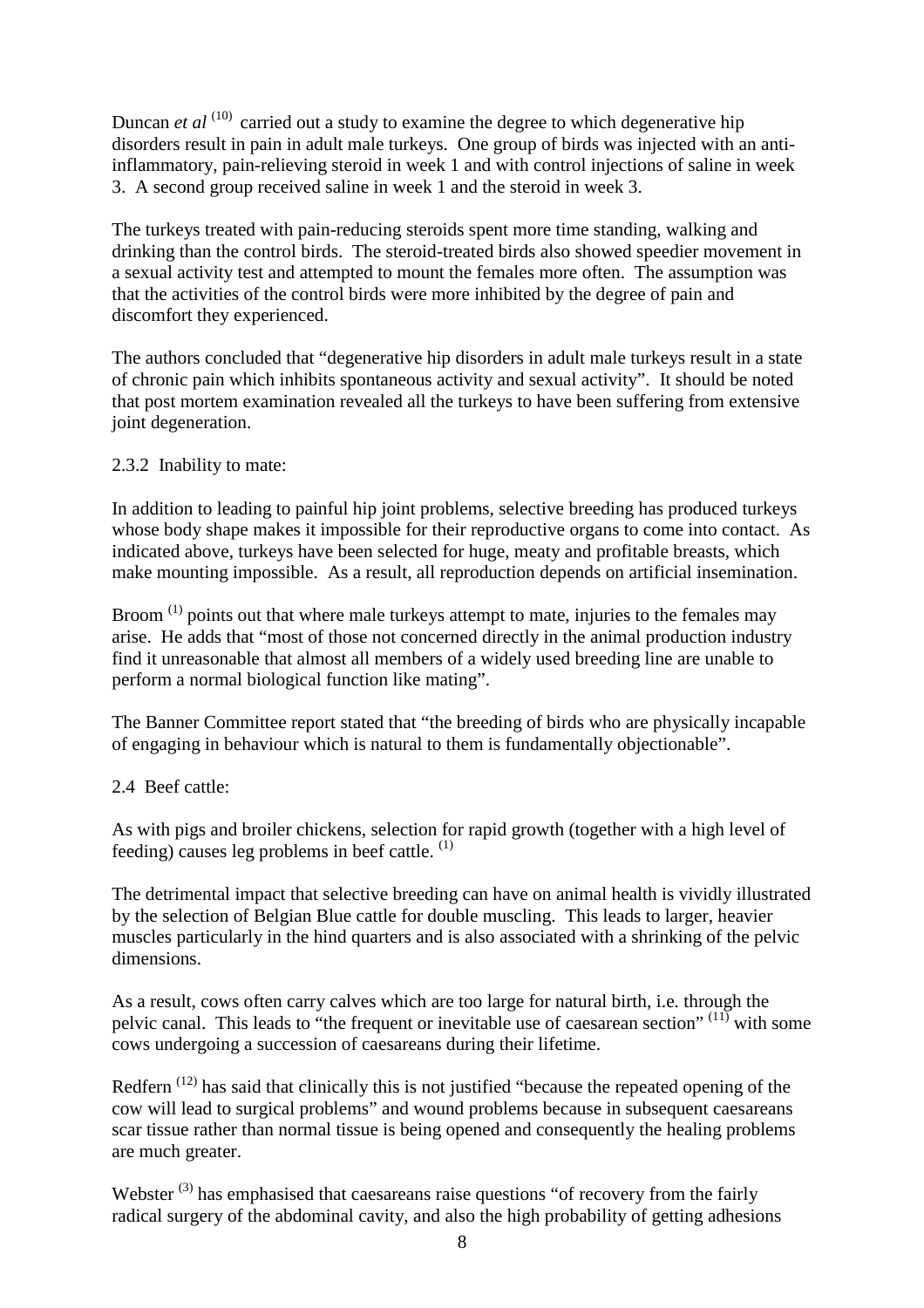within the abdominal cavity following repeated surgery. And by analogy with humans, abdominal adhesions are very painful indeed".

## 2.5 Egg-laying hens:

The modern hen has been bred to produce some 300 eggs a year rather than the dozen eggs laid annually by jungle fowl, the ancestors of today's birds. Laying eggs in such huge numbers puts a very considerable strain on the hen's calcium reserves.

This calcium depletion is associated with progressive loss of structural bone throughout the laying period with some 70% of hens eventually suffering from osteoporosis. Osteoporotic birds are more vulnerable to bone fractures and breakages. Osteoporosis results not just from selecting for a high level of egg production but also from hens being in lay for a prolonged period with no natural break, and in particular from the lack of movement imposed on the birds by the battery cage.

2.6 Ethical implications of selective breeding:

Compassion in World Farming Trust believes that it is ethically unjustifiable to use breeding methods which are known to lead to a significant proportion of the animals suffering from painful leg or joint problems or from heart disease or other health problems. Increased productivity should not be achieved at the cost of widespread injury, disease and pain for the animals involved. Selective breeding which has an adverse impact on the health of the animals and almost inevitably causes suffering is indefensible on moral and welfare grounds.

#### **3. Artificial insemination**

Selective breeding has imposed considerable stress, injury and pain on farm animals, in terms of the unnatural traits which have been produced in the animals concerned.

More recently, artificial insemination and embryo transfer have developed, to 'facilitate' the process of selective breeding. In addition to the negative effects on farm animal welfare which selective breeding produces *per se*, the techniques frequently used to achieve artificial insemination and embryo transfer are themselves far from benign.

#### 3.1 Cattle:

Artificial insemination (AI) developed rapidly in cattle in the 1950s, when bull sperm was successfully stored by freezing techniques. This allowed 2-4 ejaculations per week from a bull to be available to inseminate at least 2,000 cows. In Europe 90% of dairy cows are now impregnated by AI.

AI has therefore become the norm in the dairy business and its use in other species is also on the increase. Nearly all commercially reared breeding turkeys are now subject to the AI regime and its use in pigs is increasing, being currently 12-15% in Britain but up to 70-80% in some EU countries.

However, just because a technique has become widespread, does not mean that it is morally acceptable or welfare-friendly.

Breeding bulls kept for AI usually live in isolation. Their natural ruminant feeding patterns are disrupted as they are kept indoors and fed cereal concentrates and hay.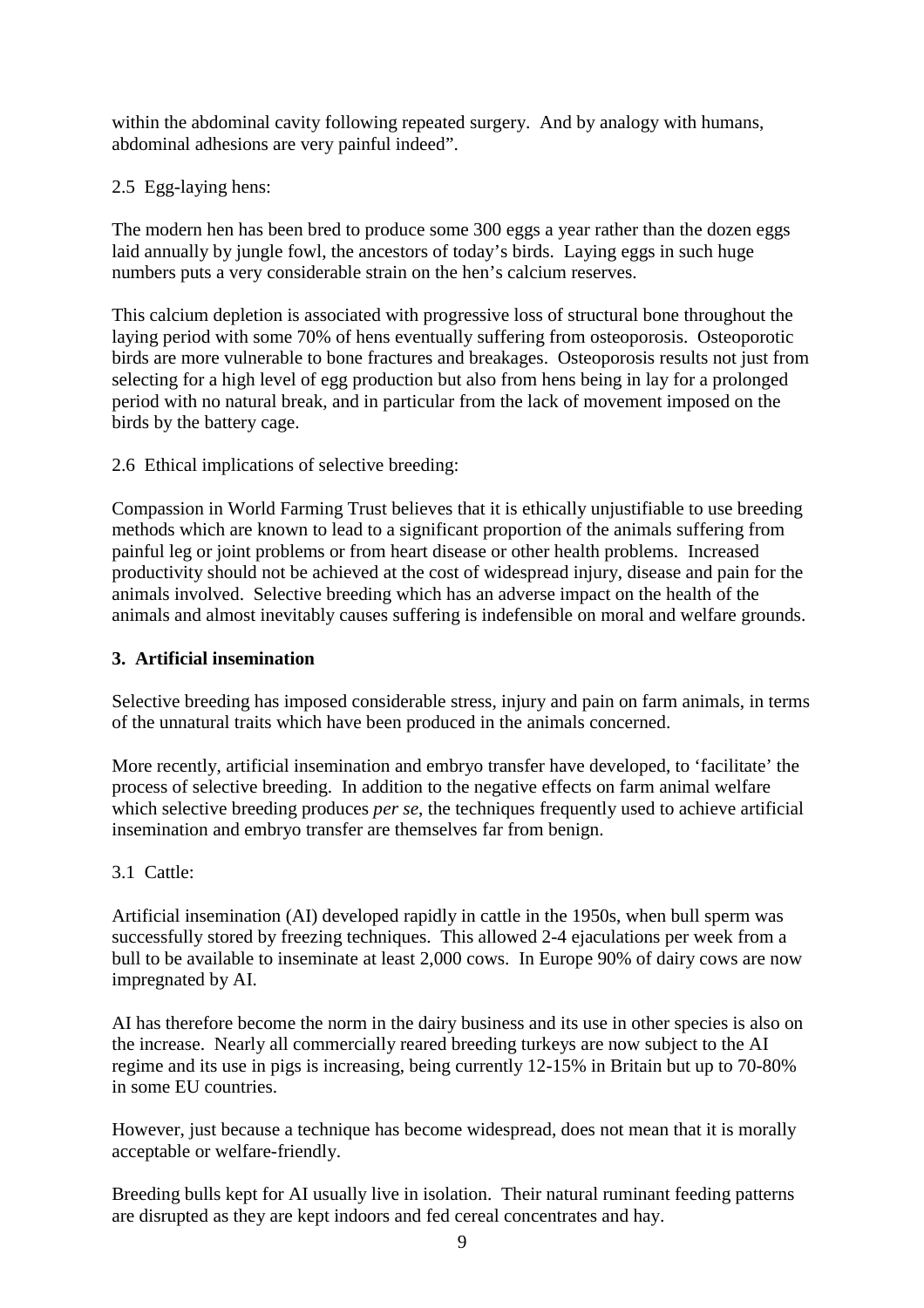The procedure of obtaining sperm also subjects the bull to what humans might call indignity, but which to the bull is more likely frustration. "Current recommendations for preparation of dairy bulls are one false mount, two minutes of restraint and two additional false mounts before ejaculation".  $^{(13)}$  A "teaser" animal is used – often another male. Its well-being must surely also be compromised in this repetitive scenario.

Cows are inseminated via the insertion of "straws" up the vagina and through the cervix. This should take place when the cow is in oestrus and the cervix is therefore open and receptive.

The procedure is controlled by putting one hand up the cow's rectum and manipulating the cervix to help insertion of the insemination "gun".

The procedure may not be painful, but it will almost certainly involve discomfort in itself, plus the discomfort of the restraint necessary to carry it out.

## 3.2 Pigs:

Breeding boars are made to mount a dummy sow and a gloved hand beneath masturbates the animal into a bottle. Semen is collected from such boars twice a week.

The sow is restrained fairly easily if she is in oestrus as a firm hand on her back will still her. The semen is inserted by a catheter into the vagina. Industry literature warns: "Catheters inserted at the incorrect angle, i.e. downwards, may enter the bladder". <sup>(14)</sup> The whole procedure takes several minutes, often longer in gilts.

Again it takes no stretch of the imagination to be fairly certain that the procedure may cause at least some discomfort, particularly to gilts.

## 3.3 Sheep:

In sheep, AI via the cervical route has acknowledged welfare problems because of the anatomy of the ovine cervix. The option is to perform a laparoscopy. As laparoscopy involves surgery, sedation and a local anaesthetic and therefore the services of a veterinary surgeon, it is more expensive for farmers. The Sheep Veterinary Society has recently considered the danger of untrained personnel carrying out trans-cervical AI in sheep. Currently about 17,000 AI procedures are carried out on sheep annually in the UK. The Executive Committee of the Sheep Veterinary Society has set up a working group to examine the ethical aspects of both artificial insemination and embryo transfer.

## 3.4 Turkeys:

As the modern turkey has been bred for massive muscle (meat) development, normal sexual activity has become impossible – the birds are simply too heavy. Now male breeding turkeys are "milked" two or three times a week so that the females can be artificially inseminated.

The "milker" holds the male turkey on a stool and presses two or three times on the abdomen beneath the vent causing semen to be released from the phallus. ADAS recommends "Excessive force should not be used". (15) Feeding and watering activities are stopped for 4-6 hours before semen collection.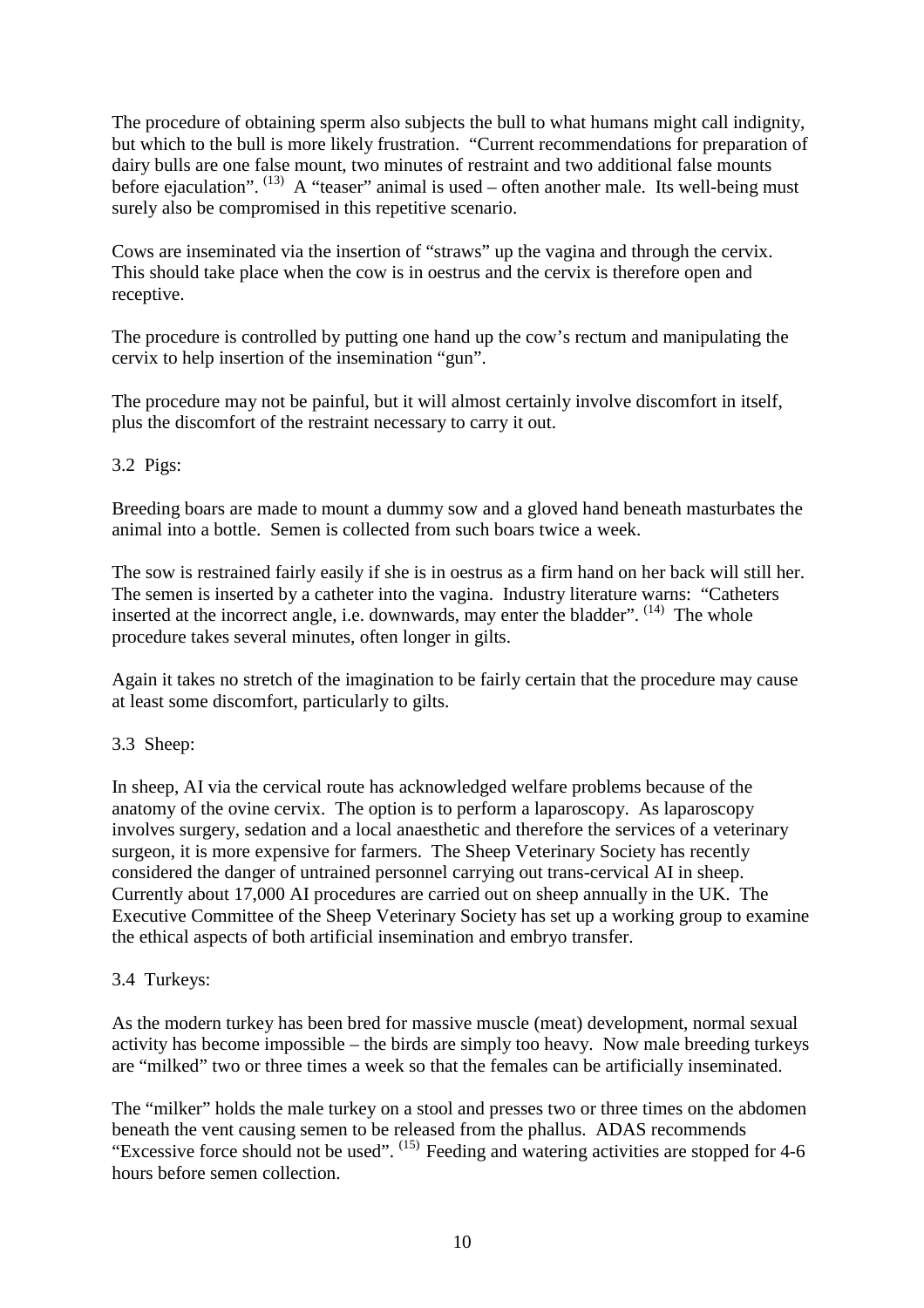Research shows that semen collection may be painful for the birds as it results in "the formation of primary haemorrhages throughout the proctodeum and urodeum". (16)

Females are subject to photo stimulation at around 22 weeks of age. This stimulates hormone release and follicle development. About 10 days after photo stimulation the membrane covering the entrance to the oviduct disappears and the opening to the oviduct can be entered. The insemination tube is inserted 2-3 cm into the oviduct and sperm released. Turkey hens are often inseminated three times in one week and not less than once in 10 days. (17)

# **4. Embryo transfer**

Embryo transfer (ET) is the technology whereby a donor animal is fertilised and her embryo(s) removed to be implanted or transferred to a recipient animal (surrogate mother).

ET has been carried out for many years and up to the mid-1970s was usually surgical. This often led to the formation of scar tissue in the reproductive tract.

Most cattle embryo transfers are now non-surgical and take place via the vagina-cervix-uterus route. Although non-surgical methods for sheep are being developed, the vast majority of sheep, goat and deer transfers are surgical. In pigs it is particularly difficult to develop a nonsurgical technique due to the physiology of the reproductive tract.

# 4.1 Cattle:

The aim of ET is generally to improve the overall quality of the breed/herd by taking embryos from high quality donors on a regular basis and growing them to term in recipient animals of poorer quality. "Superior" cows are inseminated with suitable bull sperm and each cow can (through transfer of her embryos to recipient cows) produce in her lifetime far more "superior" offspring than she would have done if left to produce the normal one calf per year.

To maximise the reproductive potential of "superior" cows, they are usually subjected to hormone treatment to induce super-ovulation. Treatment varies but often the oestrus cycle itself is shortened and the cow is stimulated to produce many more ova than she would normally. This is achieved through a series of prostaglandin and follicle stimulating hormone injections. Sometimes up to 10 injections may be given. As a result "some super-ovulated cows have radically altered hormone concentrations". (18)

Now a new technique using ultrasound to pierce the follicles is being developed. This could lead to cows having eggs collected on a weekly basis. Researchers in Canada say the aim of the new technology is to "aspirate eggs daily from top donor cows for in vitro fertilisation". (19)

Super-ovulation may result in 10 ova being ovulated in the cow. Insemination takes place twice: 12 hours after oestrus starts and 12 hours later. "Since donors are bred two or more times, chances of contamination of the uterus are increased", points out one expert. <sup>(18)</sup>

A week after insemination the embryos are recovered by so-called "flushing". A flexible rubber tube made rigid with a metal stilette is passed through the cervix into the uterus.

A balloon two inches from the end is inflated to fit inside the uterus and stop fluid escaping. Fluid is passed through the tube swelling the uterus to twice its usual diameter and thus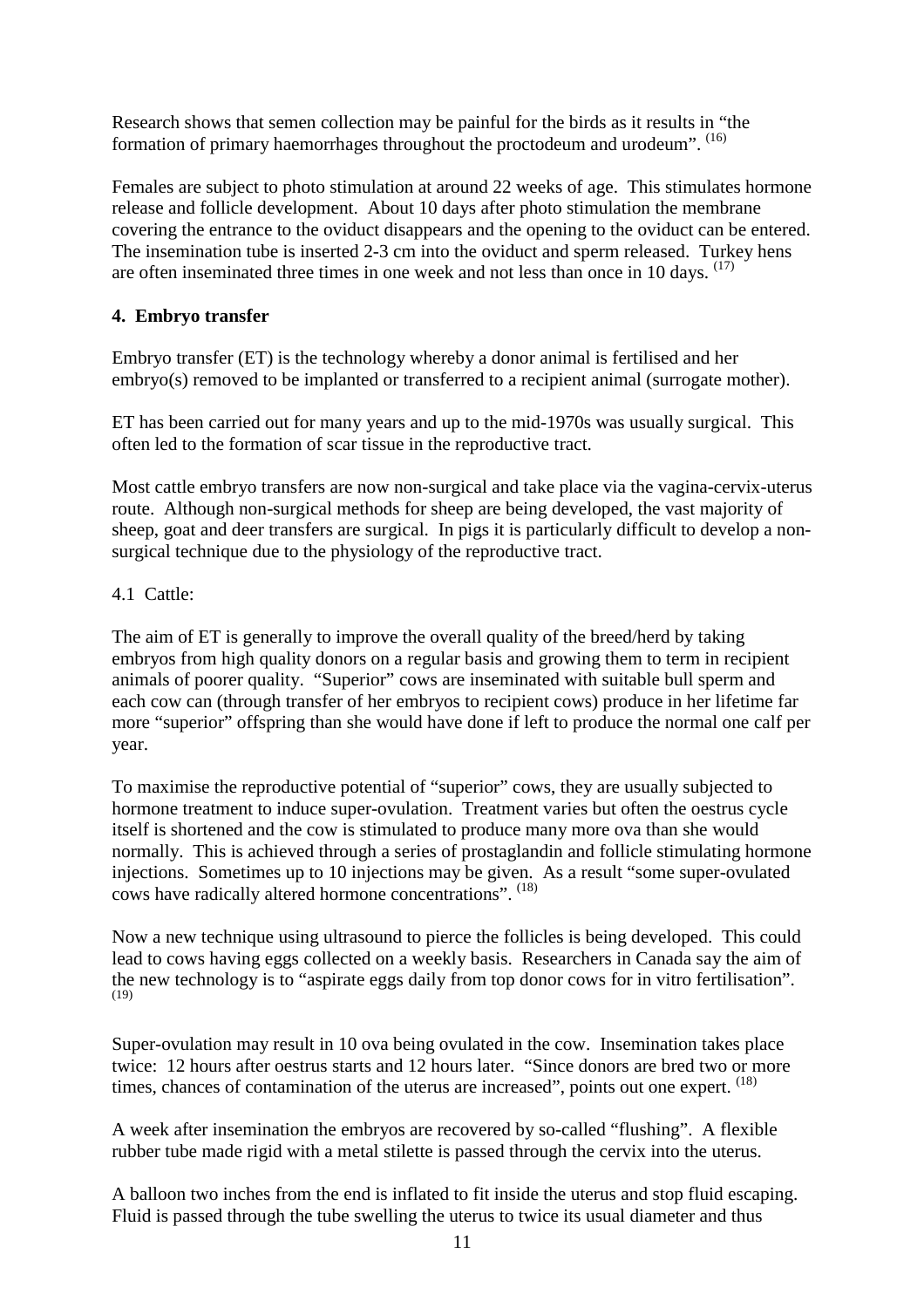dislodging the embryos trapped in the folds of the uterine lining. "Sometimes several attempts are required to dislodge them". (18)

The industry is quick to say that ET is no more hazardous or unpleasant for the cow than AI. But flushing alone can bring problems. If the catheter goes inside the uterine horn it draws blood. If the balloon is inflated too quickly, the lining of the womb can be ruptured.

Of course the whole procedure is potentially painful as it takes place a week after oestrus, by which time the cervix is closed and difficult to penetrate.

"About 50 to 100 recovery attempts are required to learn to deal with the various situations that arise ... very rarely a donor can be damaged permanently", George Seidel points out. <sup>(18)</sup> So this is a technique which requires great skill, the learning of which may cause considerable suffering to the cows involved.

Another method of obtaining eggs is to extract them from the ovaries of slaughtered heifers. They are then fertilised in vitro. This method is already being commercialised in Scotland by Scottish Beef Developments, an offshoot of Animal Biotechnology Cambridge.

More recently Dr Bob Stubbings of Guelph University has developed a technique for removing one ovary from newborn female calves, and even eggs from calf foetuses. (20) A rich supply of eggs is then available. The health and welfare implications of this procedure for the calf (and in the case of foetal removal, the mother as well) are horrendous.

Implantation or transfer of the embryos used to be performed surgically in cows with use of a general anaesthetic and an incision made between udder and navel. If surgery is used today an incision is usually made in the flank and a puncture made in the uterine wall to insert the embryo. In current UK practice the cow remains conscious and upright as general anaesthesia has been dropped in preference to epidural anaesthesia. (In the US, we understand anaesthesia of any kind is rarely used).

Most bovine ET in the UK is now non-surgical and the embryo(s) are implanted into the uterus via the vaginal route. However, although AI takes place when the cow is in oestrus and the cervix relaxed, implantation of embryos takes place a week later as recipient cows have their oestrus cycles synchronised with donor cows. The cervix is now closed. As one expert puts it "Passing equipment through the cervix at this time is much more difficult ... furthermore, it is more likely to lead to uterine infection". <sup>(18)</sup>

In AI, sperm is placed in the uterus, but in ET the embryo has to be placed into the uterine horn on the side where ovulation has recently occurred, so it is a much more exact procedure.

Mr J Lucke, Chairman of the Royal College of Veterinary Surgeons' working party on ET, says "the risks of pain, suffering and long term harmful effects are that much greater in ET than AI  $\cdots$ <sup>(21)</sup>

The fact that the government has required the use of an epidural anaesthetic for embryo collection and transfer in cows (The Veterinary Surgery (Epidural Anaesthesia) Order 1992), is a recognition of the potential for pain involved in this technology.

However, the new Regulations themselves are flawed, as they allow epidural anaesthesia to be administered by non-veterinary surgeons, i.e. those who have undertaken a short training course.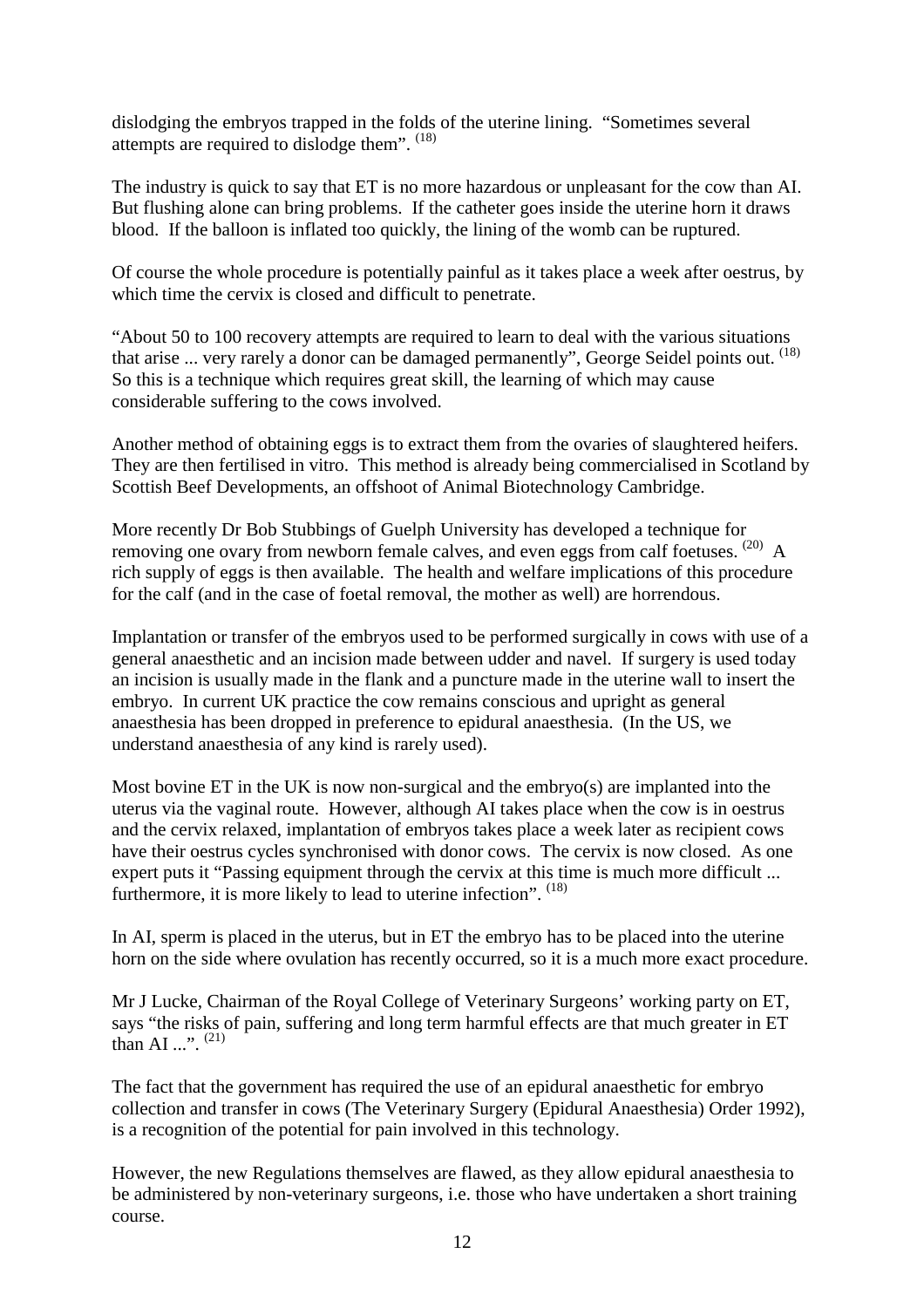It is well known that badly administered epidural anaesthesia can result in paralysis. Presumably that is why the team veterinary surgeon is ultimately responsible for the animals' health.

4.2 Sheep, Goats and Deer:

With increasing use of AI and ET in non-bovines, the risks to the animals increase. With sheep, goats and deer both removal and implantation of embryos are surgical. Surgery, by its very nature, is potentially harmful and painful. ET necessarily subjects an increasing number of sheep, goats and deer to an unacceptable level of stress and the risk of short or long term harm.

Sheep are by nature seasonal breeders. But now "superior" ewes are super-ovulated with hormones every 2-3 months. The hormones are given by hormonal sponges inserted in the vagina and by injection. Implantation of embryos is usually done by a laparoscopy – an endoscope is inserted through an incision in the abdominal wall under a general anaesthetic.

Even the veterinary profession is worried about the increase in sheep ET and lack of any regulation of the procedure. Former BVA President Francis Anthony says some operations are being done by "cowboys" who "are giving the whole thing a bad name" (The Independent, 1991).

Farmed deer are also increasingly subject to ET with donor hinds being given repeated hormone injections to stimulate super-ovulation. Subjecting these nervous, semi-wild creatures to the stresses of regular injections and surgery carries with it obvious risk of longterm harm.

4.3 Welfare and ethical implications of AI and ET:

Besides being used for breed improvement, ET can also be used – for example – to place beef (or three-quarters beef) breed embryos into dairy cows. This means the cows will give birth to more profitable calves, as the male calves of the dairy herd are not suited to quality beef production. (Females may of course be reared as herd replacements).

However, producing heavily-muscled beef calves from slim dairy cows may result in a more painful and prolonged birth as the beef calf is larger than the cow's own calf would have been.

Former British Veterinary Association President Francis Anthony says "Our members are seeing an increasing number of bad calvings and are having to carry out more caesareans. It's a real welfare problem and we're having to pick up the bits".  $(2^2)$ 

ET also aims to increase profits by sometimes inserting two embryos into the recipient cow so that she will bear twins. But it is acknowledged that carrying twins places a greater physiological burden on the cow, increases her chances of non-infective abortion and postcalving problems. The twins themselves may be smaller/weaker and more vulnerable to infection.

A recent survey of 9,900 calvings, showed that 16.5% of twin calves died within 2 days of calving compared to 6.20% of singletons. 12.9% of twin calves were stillborn compared to 4.09% singletons. The cow retained her foetal membranes in 19.4% of twin calvings but only 3.27% of single calvings  $(23)$ , making uterine infection more likely.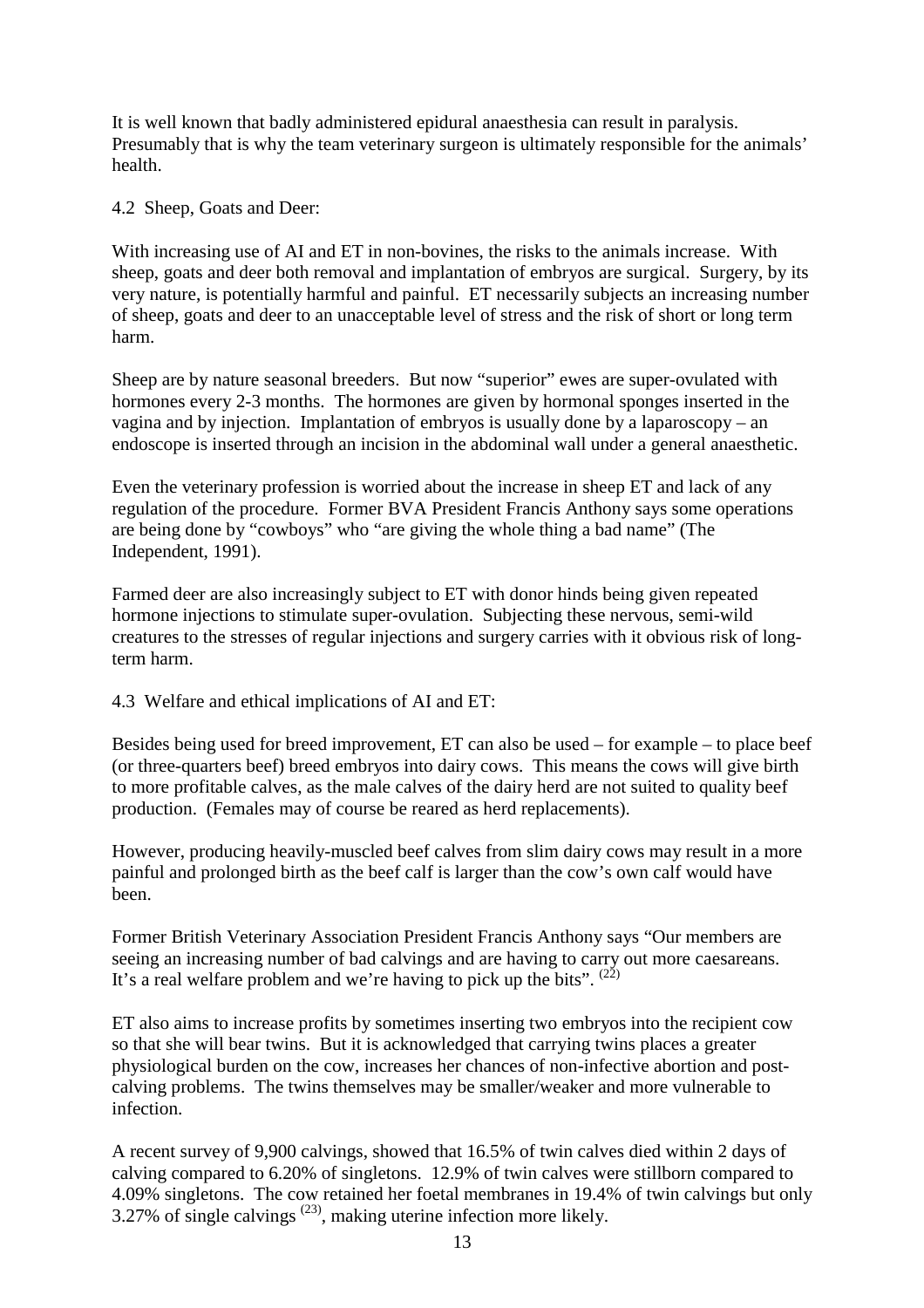ET is a highly skilled procedure and the administration of epidural anaesthesia even more so. In the UK, non-veterinary operators are now able to carry out both these procedures. Yet one authority reckons "It takes one to two years to train an embryo transfer technician to reach full potential". <sup>(18)</sup> Even in the most skilful hands ET is a procedure which can cause suffering – in insufficiently qualified personnel the risk of harm and suffering is obviously increased.

Both AI and ET have a much-vaunted aim of breed "improvement". Of course improvement in this sense usually means greater productivity or higher quality yield, i.e. more muscle, less fat in animals reared for meat, greater yields in milk-producing animals and earlier oestrus or quicker growth to hasten profitability.

ET technology has the potential to make dairy cows give birth to beef-breed calves, and in the future farmers will be able to choose the sex of the embryos they buy.

All these potential "advantages" make AI and even ET attractive to farmers, as they envisage greater profits from the chosen semen/embryos. Breeding companies also foresee vast profits from the sale of semen and embryos.

Compassion in World Farming Trust believes that objectives such as so-called breed improvement (which really means profitability) and profitability of farmers/breeding companies and veterinary surgeons (who will profit from being paid for their services) are no justification at all for these reproductive technologies.

AI subjects both male donors and recipient females to a degree of discomfort and likely stress or frustration. Badly performed inseminations can cause physical harm.

ET carries much more obvious risks to the health and welfare of both donor and recipient animals. If it is hard to justify repeated injections to interfere with the normal oestrus cycle, it is even harder to justify invasion of a closed cervix and the stress of epidural anaesthesia in the case of cows, and the major stress of surgery and general anaesthesia for other species.

Some may argue that if the animals are appropriately anaesthetised, there can be no welfare objection. But this is to forget that the administration of anaesthesia in itself requires complete restraint of the animal against its will. Once the anaesthetic has worn off there may still be residual pain.

In addition, ET is associated with increased risks to the health and welfare of animals who may be forced to bear twins or calves too big for their reproductive physiology.

Current legislation is too little and too late and does little more than rubber stamp the technology and current practice.

There is as yet no specific legislation on ET in non-bovines. Codes drawn up by professional bodies or by government ministries are also of little use, as anyone may choose to ignore them with impunity.

As former BVA President Francis Anthony says, "Why is it that we subject an animal to a procedure in order to make it breed how we want it to breed rather than the way it is totally capable of breeding?".<sup>(24)</sup>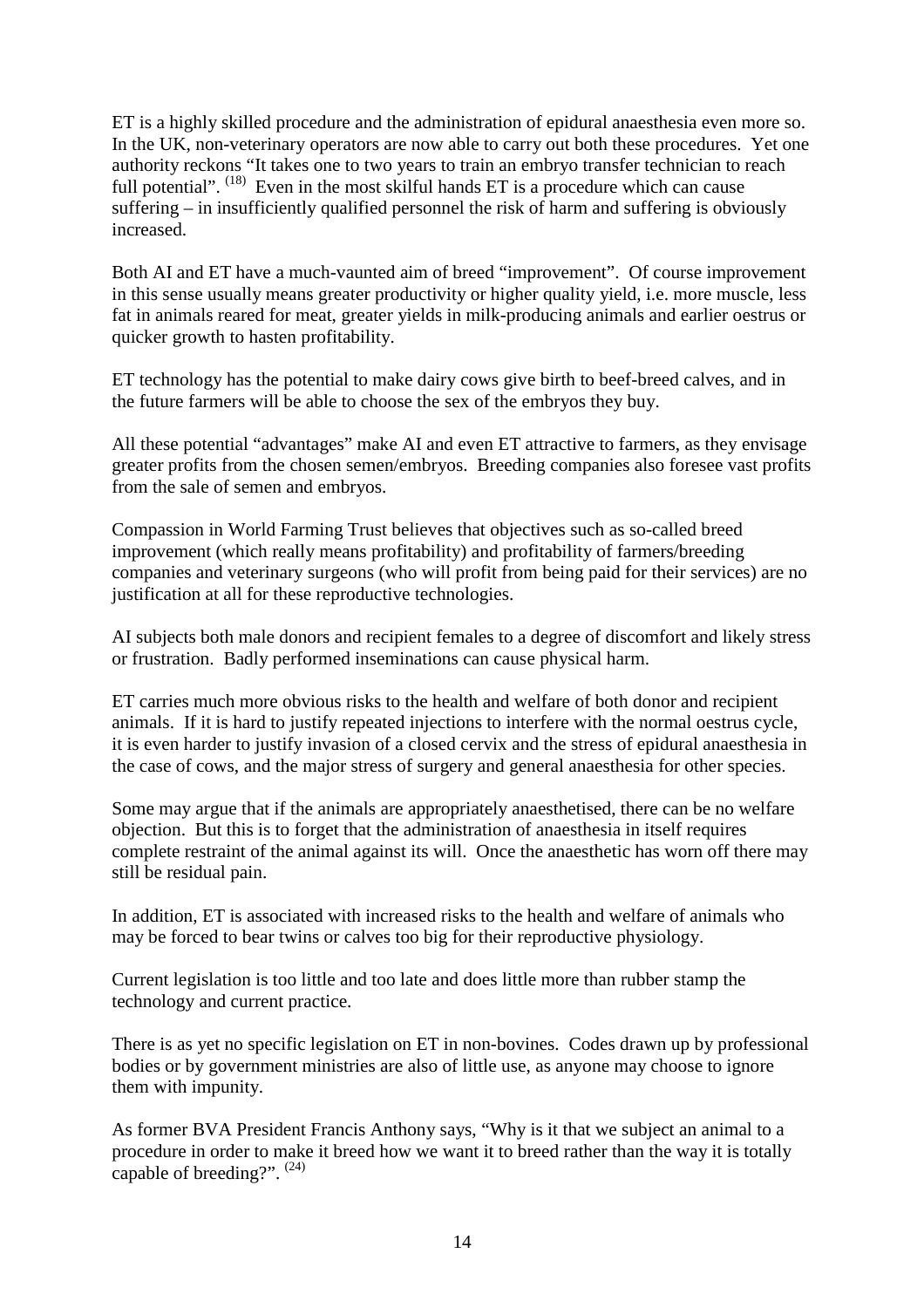Perhaps the Editor of The Veterinary Record summed it up best when he wrote "The fundamental question remains, who benefits from embryo transfer?". (25)

Compassion in World Farming Trust believes that subjecting farm animals to discomfort, stress and pain could be justified if a therapeutic purpose was involved. To subject animals to adverse physical and psychological states for totally non-therapeutic purposes is completely unjustifiable. Worse still, the technologies are not even neutral or benign, but may themselves result in further suffering for the animals involved.

## **5. Cloning and other reproductive technologies**

Apart from AI and ET, other new technologies are being developed with the same aim of increasing profitability. As one expert admits "The ultimate goal for most commercial embryo cloning projects is to be able to produce a large number, or better yet, an unlimited number of identical offspring from an original embryo". <sup>(26)</sup>

Technologies such as cloning do not in themselves directly affect the welfare of the living animal, but take place in the laboratory at the cellular level.

Although embryo splitting is the technique in use already in the cattle ET industry, nuclear transplantation and embryonic stem cell techniques hold greater potential for multiplication of large numbers of animals. "The experimental multiplication of embryos could theoretically reach 100,000 viable clones in just five generations of cloning".  $^{(26)}$ 

However, immediate welfare problems arise when clones are implanted and brought to term by surrogate mothers. For example, "many cloned calves are abnormal" one expert admits.  $(27)$  They grow to twice the normal size at birth. Birth will therefore inevitably be by caesarean, with all its attendant health and welfare problems for the cow. 10% of cloned calves have other abnormalities, for example joint problems.

A spokesman for Granada Biosciences Inc. admits "Higher birth weights in cattle represent a major practical problem in the form of increased dystocia. Even with intensive management at the time of parturition, calf losses are higher than normal". (28)

In addition, research shows that abortion rates are higher for second or later generation nuclear transfer embryos. (26)

Work is now taking place on interspecies nuclear transplantation, for example, cow nucleus to sheep oocyte. No viable pregnancies have been achieved.

Even nuclear transplantation is not that successful. So far only 20-25% of nuclear transfers result in transferable embryos and only 30% of the embryos transferred to cows result in completed pregnancies. Granada Genetics' 11 cloned calves born in 1990 is the largest number so far.

Cloning and ET are intrinsically linked to transgenesis. It is only by means of ET that genetically engineered embryos can be grown to term and in the future the fastest way to multiply a new transgenic line will be by cloning.

Dr N L First of the University of Wisconsin prophesies "an era of exciting possibilities for rapidly propagating and tailoring animals to meet product and environmental demands."<sup>(29)</sup>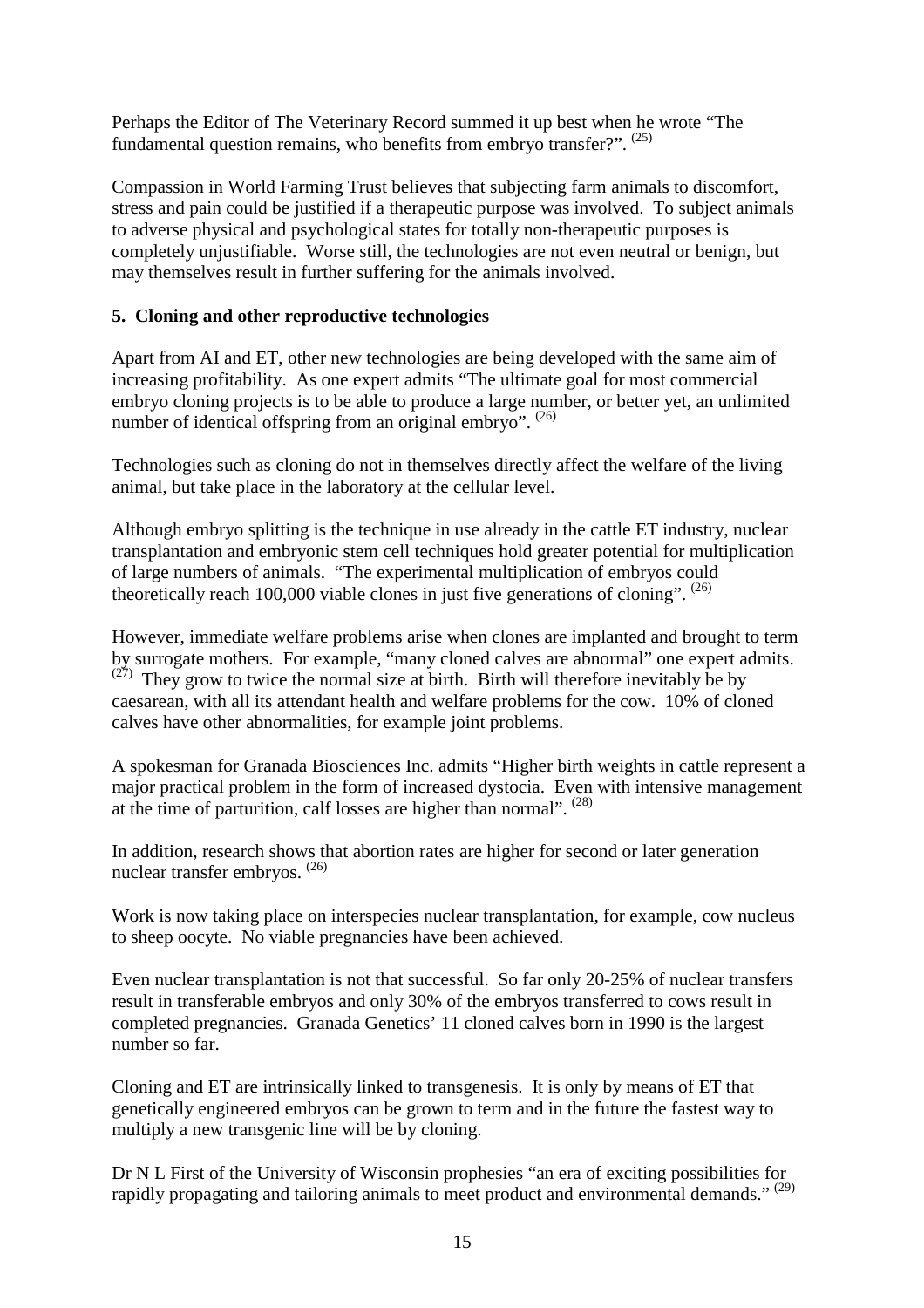Professor Peter Street of Reading University envisages the era of supermarket specifications for each meat-producing animal: "In effect, with this implanted, designed embryo, if we then are able to manipulate the feeding system, we can design the whole carcase, if you like, from embryo to plate to meet a particular market niche". (30)

5.1 Welfare and ethical implications of cloning:

Research so far shows that cloning carries inherent risks to both the cloned animals and their surrogate mothers. The animals are more likely to abort or die and the mothers more likely to endure the pain of abortion or caesarean as the abnormally large calves induce dystocia.

But the other inherent danger in cloning is that the production of genetically identical animals means that such animals are not only identically super-fast growing, super-lean, etc. etc., but also identically vulnerable to the same pathogens. Thus one strain of disease to which all the cloned animals were highly vulnerable could wipe out the entire herd.

Should agriculture become dependent on cloned animals, then there would of course also be a significant loss of genetic diversity, which could spell long term disaster for the livestock industry.

It is hard to raise welfare objections to laboratory work with a few cells. But of course the work may result in viable embryos and it is from this point that risks to animal health and welfare arise.

Ethically, Compassion in World Farming Trust believes it is unjustifiable to subject animals to such risks purely to produce identical animals, whatever their commercial potential. Indeed, if one views genetic diversity as a strength and a desirable aim, then cloning may be viewed as actively harmful.

## **6. Summary**

Selective breeding imposes considerable injury, pain and physiological stress on many farm animals.

As a result of selection for rapid growth, each year millions of broiler chickens suffer from painful, sometimes crippling, leg problems. Likewise each year millions die of heart disease.

Pigs too suffer from painful joint and leg disorders and heart problems as a result of selection for faster growth and heavier muscle development.

Turkeys have been bred to have large breasts with as much meat on them as possible. The resultant body shape makes it physically impossible for their reproductive organs to come into contact and thus all reproduction depends on artificial insemination. Moreover, the very heavy weight of the upper body can lead to degenerative hip disorders in male turkeys which result in chronic pain.

Belgian Blue cattle have been selected for double muscling which leads to larger, heavier muscles particularly in the hind quarters. As a result, cows often carry calves which are too large for natural birth. This leads to some cows undergoing repeated caesareans which can cause surgical problems, wound problems and highly painful abdominal adhesions.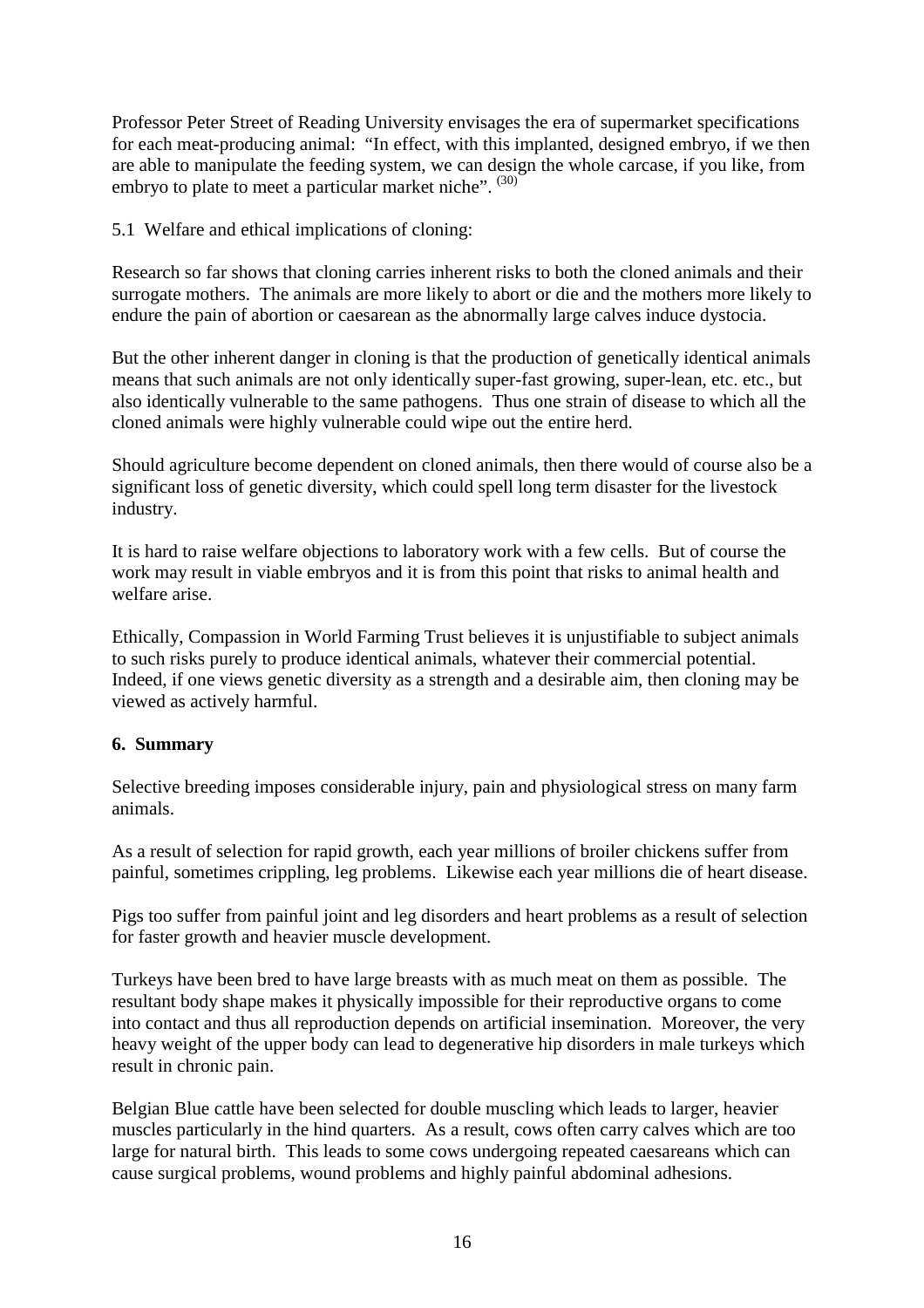For male animals used as the donors of semen for artificial insemination, the animals are generally subjected to unnatural environmental conditions – bulls are kept indoors, in isolation; boars are made to mount a dummy sow. Both bulls and boars are subjected to unnatural feeding regimes.

In addition, physical harm may be inflicted on the animals: for male turkeys, research shows that semen collection results in the formation of primary haemorrhages throughout the proctodeum and urodeum.

The insemination of the female animal likewise frequently involves disruption and discomfort. This is exacerbated for sheep, where surgery is required because of the complex anatomy of the ovine cervix.

Embryo transfers for sheep, pigs, goats and deer all require surgery, for both embryo removal and implantation. After the general anaesthetic has worn off, there is a likelihood of residual pain.

Most cattle embryo transfers are non-surgical; nevertheless, embryo removal risks piercing the uterine horn, or rupturing the lining of the womb. Embryo implantation takes place when the cow's cervix is closed; it is clearly difficult and potentially painful to pass the required equipment through the cow's closed cervix. Epidural anaesthetic is required, but this does not have to be administered by a veterinary surgeon. A badly administered epidural anaesthetic can result in paralysis.

And of course, prior to any embryo transfer, the donor animal must be 'superovulated' by the administration of repeated hormone injections, and hormone-impregnated sponges inserted directly in the animal's reproductive tract.

Embryo transfer in cattle is being used to implant beef-breed embryos into dairy cows, and also to induce twinning. Both of these techniques place physical and physiological burdens on the cow, which the cow would not have to endure if it was allowed to mate naturally.

## **7. Conclusions**

Most of our farm animals have been domesticated for thousands of years (except for turkeys and deer). For most of that time period, slow change has been achieved in their physiology and breeding potential.

Now, modern technology has given us tools to do in a year what might have hitherto taken many generations. Quick change in itself can be unpredictable and have inherent welfare problems.

But when the techniques themselves cause anything from discomfort to severe distress and pain for the animals involved, then the time has come to call a halt.

Compassion in World Farming Trust believes that animals are sentient beings, capable of enjoying a state of well-being (good welfare) but also capable of experiencing pain and suffering.

The only justification for inflicting pain on an animal would be to prevent or cure a poor health condition in that particular individual animal or its offspring (if it is pregnant). To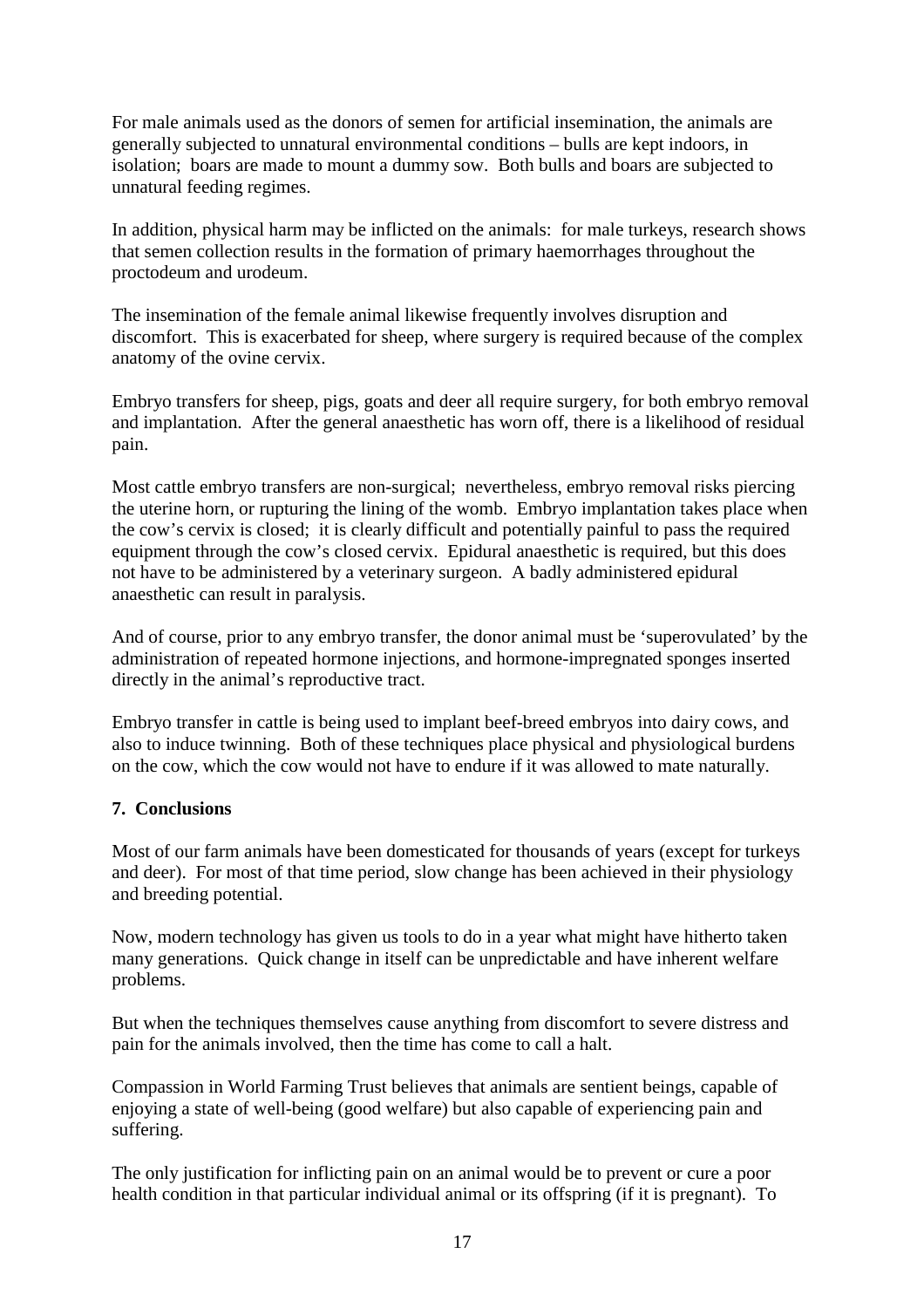inflict stress, discomfort, pain and distress purely to increase profit margins is totally unjustifiable.

Compassion in World Farming Trust believes that the law should be changed both at national and EU level:

- a) to recognise the sentiency of animals;
- b) to forbid breeding techniques which cause distress and pain to the animals involved; and

c) to reverse the selective breeding which has given us grossly mutilated animals so that they can be brought back to a state of physiological integrity and wholeness.

Joyce D'Silva & Peter Stevenson

July 1995

## **References:**

- 1. Broom D.M., 1994. The effects of production efficiency on animal welfare. In: Biological basis of sustainable animal production. Proc. 4th Zodiac Symp. EAAP Publ. 67, ed. Huisman E.A., Osse J.W.M., van der Heide D., Tamminga S., Tolkamp B.L., Schouten W.G.P., Hollingsworth C.E. and van Winkel G.L. 201-210. Wageningen: Wageningen Pers.
- 2. Banner, 1995. Report of the Committee to consider the ethical implications of emerging technologies in the breeding of farm animals.
- 3. Webster A.J.F., 1992. Quoted in Horizon programme "Fast life in the food chain".
- 4. FAWC, 1992. Report on the Welfare of Broiler Chickens by the Farm Animal Welfare Council, Tolworth Tower, Surbiton, Surrey KT6 7DX.
- 5. Kestin S.C., Knowles T.G., Tinch A.E. and Gregory N.G., 1992. Prevalence of leg weakness in broiler chickens and its relationship with genotype. Veterinary Record 131: 190-194.
- 6. Webster A.J.F., 1995. The poultry industry: Have they a leg to stand on? Presented at a symposium on the welfare problems of lameness of food animals and equines: the foot. 20/4/95, London. Organised by the Animal Health Trust, the British Veterinary Association Animal Welfare Foundation and the RSPCA.
- 7. Broom D.M., 1992. Quoted in Horizon programme "Fast life in the food chain".
- 8. Dämmrich K., 1987. Organ change and damage during stress morphological diagnosis. In: Biology of stress in farm animals: an integrated approach, eds. Wiepkema P.R. and van Adrichem P.W.M. Martinus Nijhoff, Dordrecht.
- 9. Whitehead C., 1992. Quoted in Horizon programme "Fast life in the food chain".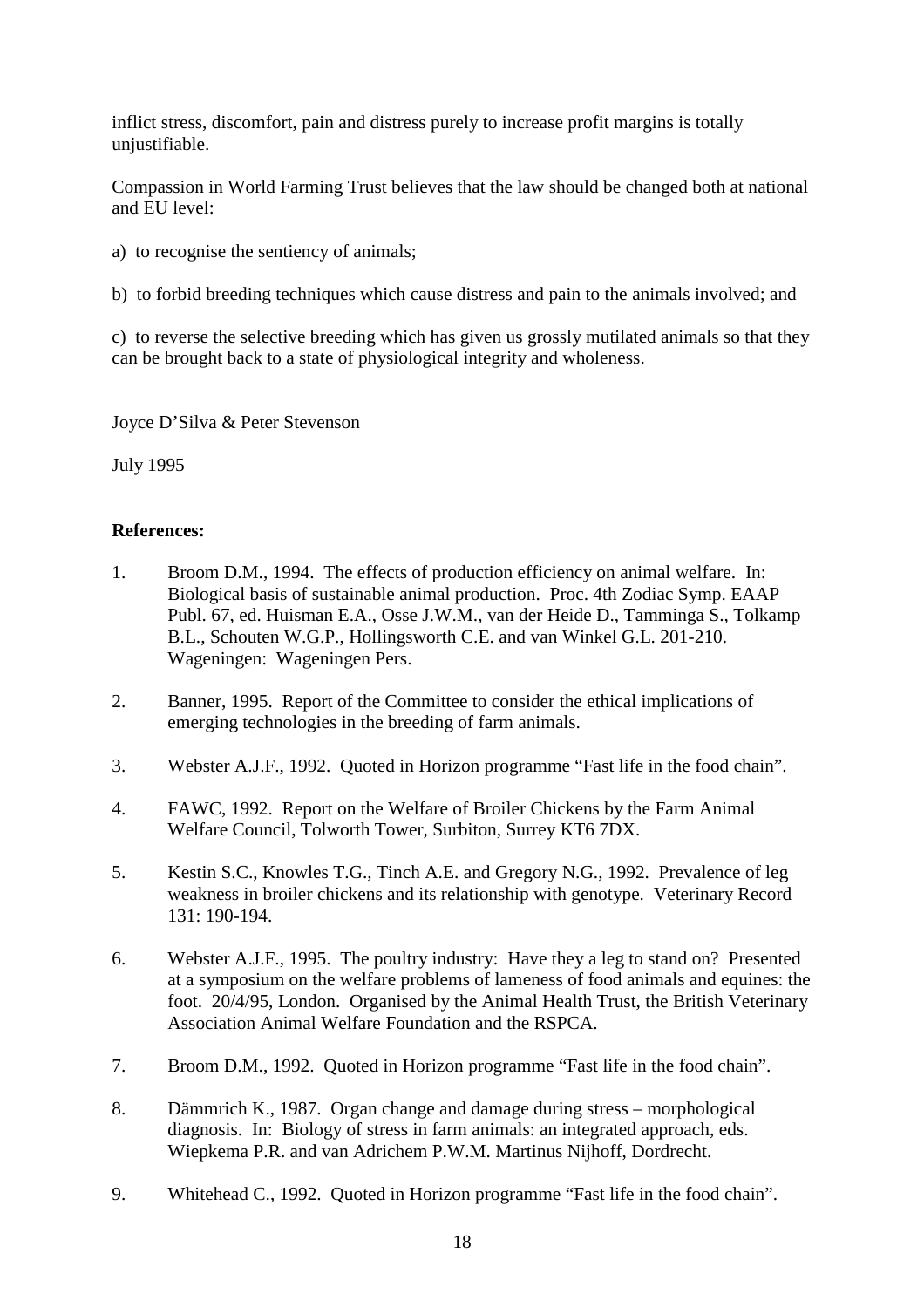- 10. Duncan I.J.H., Beatty E.R., Hocking P.M. and Duff S.R.I., 1991. Assessment of pain associated with degenerative hip disorders in adult male turkeys. Research in Veterinary Science 50: 200-203.
- 11. Broom D.M., 1993. Assessing the welfare of modified or treated animals. Livestock Production Science, 36: 39-54.
- 12. Redfern D., 1992. Quoted in Horizon programme "Fast life in the food chain".
- 13. Charoweth P.F., 1983. "Sexual Behaviour of the Bull a Review". Journal of Dairy Science 16, 173-179. (Quoted by Phillips C.J.C. "Cattle Behaviour" 1993. Farming Press).
- 14. Pig Genetics. "The Most Comprehensive AI Service in Britain".
- 15. "Turkey Production, Breeding & Husbandry". ADAS.
- 16. Bakst & Cecil H.C., USDA. "Gross Appearance of Turkey Cloacae Before & After Single or Multiple Manual Semen Collection". 1983. Poultry Science 62, 683-689.
- 17. Brocklehurst M. "Talking Turkey". Spring 1991.
- 18. Seidel George E. Jr. & Elsden R. Peter. "Embryo Transfer in Dairy Cattle". Hoard's Dairyman, 1989.
- 19. Detteridge, Dr. Keith. Quoted in the "Farmers' Guardian", 29/11/91.
- 20. Stubbings, Dr Bob, Guelph University. Quoted in The Shropshire Star, 3/7/90.
- 21. Lucke J. His letter in "The Veterinary Record" 23/11/91.
- 22. Anthony, Francis. Quoted in "The Independent" 17/1/92.
- 23. Mee J.F. "Incidence and Effects of Twinning in Dairy Herds". 1991. Irish Veterinary Journal 44, 14. Quoted in The Veterinary Record, 16/5/92.
- 24. British Veterinary Association Press Release 16/1/92.
- 25. The Veterinary Record, 4/5/91.
- 26. Stice, Steven L. "Multiple Generation Bovine Embryo Cloning" given at the Symposium on Cloning Mammals by Nuclear Transplantation, 1992. Colorado State University. Page 28.
- 27. Seidel G.E. Jr. "Overview of Cloning Mammals by Nuclear Transplantation". Proceedings of the Symposium on Cloning Mammals by Nuclear Transplantation, 1992. Colorado State University.